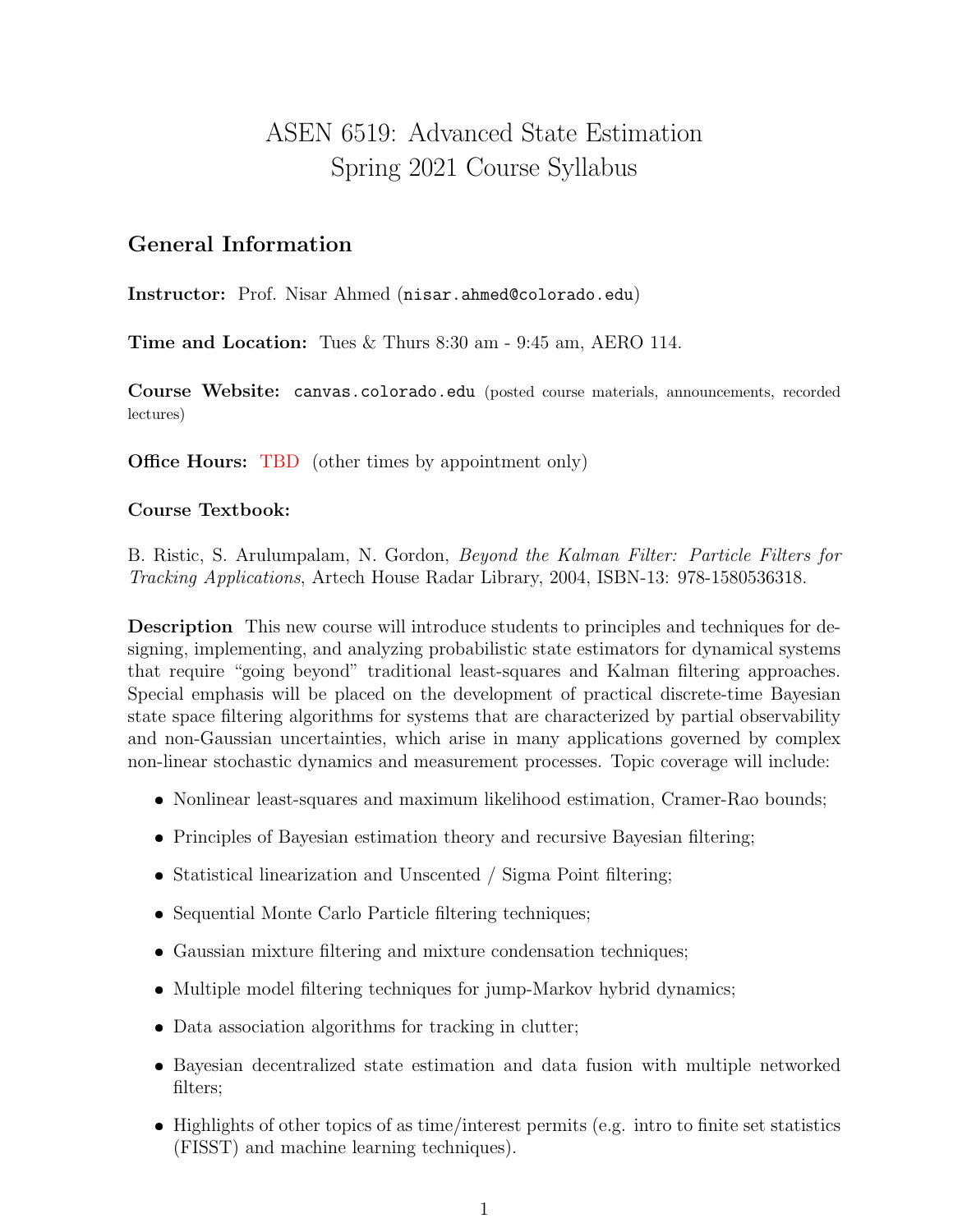Students will complete programming projects related to target tracking, vehicle navigation, localization, control, and other applications connected to their research or professional interests.

Prerequisites: (FIRM REQUIREMENTS) (1) ASEN 5044: Statistical Estimation for Dynamical Systems (or equivalent graduate level coursework in probability and linear estimation/Kalman filtering with permission of instructor); and (2) demonstrable competency completing projects and assignments on one's own in a technical programming language (e.g. Matlab/Octave, Python,  $C/C++$ ,  $C#$ , Java, Julia, etc.).

### Course Details

Grading and Project Assignments Course work will involve a mix of assignments and projects. There will be no exams. Assignments will ensure that students demonstrate basic understanding of the course material. Projects will integrate and explore concepts and techniques covered throughout the course. Assignments are expected to consist of short theoretical and programming problems for toy applications, as well as questions to guide development of and reporting on final project applications. The final project will be developed over the course of the semester, and will serve in place of a final exam.

Students are highly encouraged to collaborate with one another on assignments, although individual assignments must be submitted. Students have the option of working together in groups of two (max) on the final project if they so choose, though some level of individual contributions will be expected on group projects.

Grading breakdown: assignment/project exercises:  $40\%$ ; final project:  $40\%$ ; class participation: 20% (students are highly encouraged to ask and answer questions during class, office hours, via e-mail, etc.). Note that group final project report submissions will result in the same grade for both group members.

Benefits and Learning Objectives This course will enable students to:

- 1. define, explain and demonstrate fundamental problems in non-linear non-Gaussian state estimation along with algorithmic tools for recursive Bayesian filtering, including: non-linear least squares and maximum likelihood techniques; Monte Carlo techniques including the particle filter and Rao-Blackwellized particle filters; Gaussian mixture filters; multiple model filters; data association filters; decentralized data fusion techniques.
- 2. develop and implement software to simulate and evaluate the performance of advanced state estimation algorithms for real-world/research applications.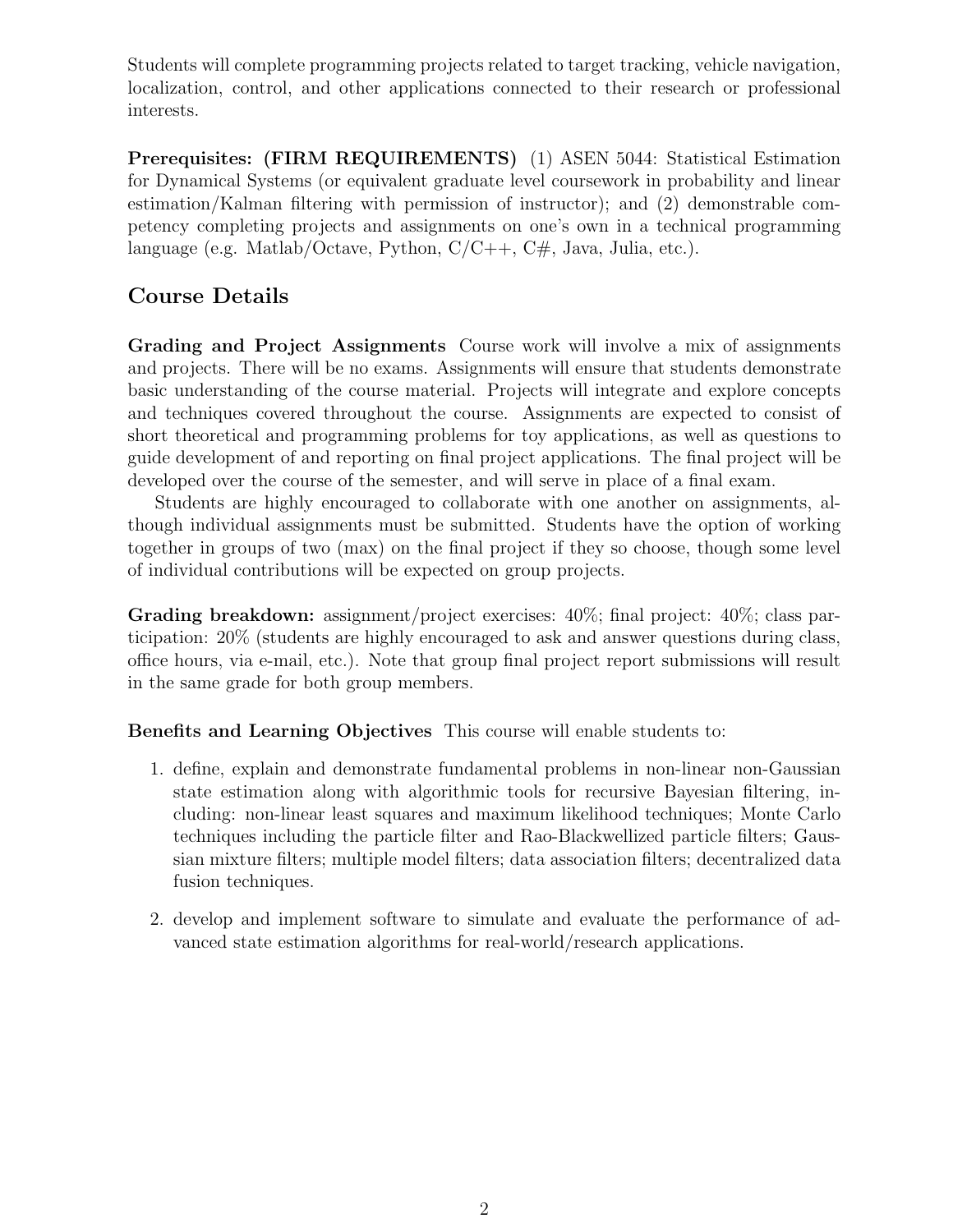#### Tentative Course Schedule (may vary somewhat)

| $\rm{Week}(s)$ | <b>Topic</b>                                                    |
|----------------|-----------------------------------------------------------------|
| $\mathbf{I}$   | Course intro & overview                                         |
| $1-3$          | Nonlinear least squares and maximum likelihood point estimation |
| $3-5$          | Bayesian estimation principles, DT recursive Bayes filters      |
| $6 - 7$        | Particle filtering                                              |
| $8-9$          | Gaussian mixture filtering                                      |
| 9              | Jump Markov systems, multiple model filters                     |
| 10             | Data association for target tracking                            |
| 11             | SPRING PAUSE (no lectures)                                      |
| 12             | Data association (cont'd)                                       |
| 13-14          | Decentralized data fusion and state estimation                  |
| $15 - 16$      | Other selected topics (time/interest permitting)                |

## General Policies (please read carefully)

CLASSROOM BEHAVIOR Both students and faculty are responsible for maintaining an appropriate learning environment in all instructional settings, whether in person, remote or online. Those who fail to adhere to such behavioral standards may be subject to discipline. Professional courtesy and sensitivity are especially important with respect to individuals and topics dealing with race, color, national origin, sex, pregnancy, age, disability, creed, religion, sexual orientation, gender identity, gender expression, veteran status, political affiliation or political philosophy. For more information, see the policies on [classroom behavior](http://www.colorado.edu/policies/student-classroom-and-course-related-behavior) and [the Student Code of Conduct.](https://www.colorado.edu/sccr/sites/default/files/attached-files/2019-2020_student_code_of_conduct_0.pdf)

REQUIREMENTS FOR COVID-19 As a matter of public health and safety due to the pandemic, all members of the CU Boulder community and all visitors to campus must follow university, department and building requirements, and public health orders in place to reduce the risk of spreading infectious disease. Required safety measures at CU Boulder relevant to the classroom setting include:

- maintain 6-foot distancing when possible,
- wear a face covering in public indoor spaces and outdoors while on campus consistent with state and county health orders,
- $\bullet\,$  clean local work area,
- practice hand hygiene,
- follow public health orders,
- if sick and you live off campus, do not come onto campus (unless instructed by a CU Healthcare professional), or if you live on-campus, please alert [CU Boulder Medical](https://www.colorado.edu/healthcenter/coronavirus-updates/symptoms-and-what-do-if-you-feel-sick) [Services.](https://www.colorado.edu/healthcenter/coronavirus-updates/symptoms-and-what-do-if-you-feel-sick)

Students who fail to adhere to these requirements will be asked to leave class, and students who do not leave class when asked or who refuse to comply with these requirements will be referred to [Student Conduct and Conflict Resolution.](https://www.colorado.edu/healthcenter/coronavirus-updates/symptoms-and-what-do-if-you-feel-sick) For more information, see the policies on [COVID-19 Health and Safety](https://www.colorado.edu/policies/covid-19-health-and-safety-policy) and [classroom behavior](https://www.colorado.edu/policies/covid-19-health-and-safety-policy) and the [Student](http://www.colorado.edu/osccr/) [Code of Conduct.](http://www.colorado.edu/osccr/) If you require accommodation because a disability prevents you from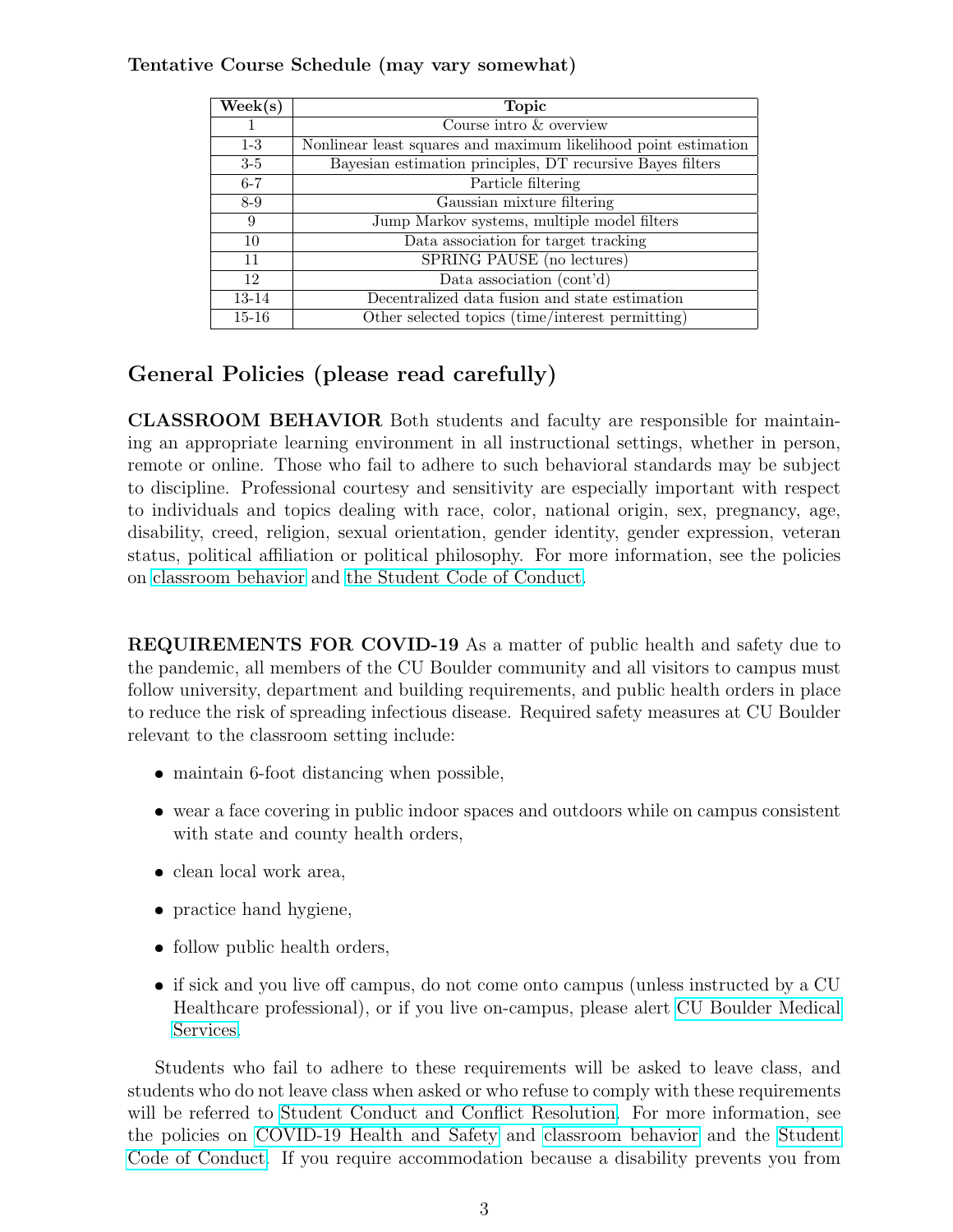fulfilling these safety measures, please see the "Accommodation for Disabilities" statement on this syllabus. Before returning to campus, all students must complete the COVID-19 Student Health and Expectations Course. Before coming on to campus each day, all students are required to complete a Daily Health Form.

Students who have tested positive for COVID-19, have symptoms of COVID-19, or have had close contact with someone who has tested positive for or had symptoms of COVID-19 must stay home and complete the [Health Questionnaire and Illness Reporting](https://www.colorado.edu/protect-our-herd/how#anchor1) [Form](https://www.colorado.edu/protect-our-herd/how#anchor1) remotely. In this class, if you are sick or quarantined, Faculty: insert your procedure here for students to alert you about absence due to illness or quarantine. Because of FERPA student privacy laws, do not require students to state the nature of their illness when alerting you.

ACCOMMODATION FOR DISABILITIES If you qualify for accommodations because of a disability, please submit your accommodation letter from Disability Services to your faculty member in a timely manner so that your needs can be addressed. Disability Services determines accommodations based on documented disabilities in the academic environment. Information on requesting accommodations is located on the [Disability Services](https://www.colorado.edu/disabilityservices/) [website.](https://www.colorado.edu/disabilityservices/) Contact Disability Services at 303-492-8671 or<dsinfo@colorado.edu> for further assistance. If you have a temporary medical condition, see [Temporary Medical Conditions](http://www.colorado.edu/disabilityservices/students/temporary-medical-conditions) on the Disability Services website.

PREFERRED STUDENT NAMES AND PRONOUNS CU Boulder recognizes that students' legal information doesn't always align with how they identify. Students may update their preferred names and pronouns via the student portal; those preferred names and pronouns are listed on instructors' class rosters. In the absence of such updates, the name that appears on the class roster is the student's legal name.

HONOR CODE All students enrolled in a University of Colorado Boulder course are responsible for knowing and adhering to the Honor Code. Violations of the policy may include: plagiarism, cheating, fabrication, lying, bribery, threat, unauthorized access to academic materials, clicker fraud, submitting the same or similar work in more than one course without permission from all course instructors involved, and aiding academic dishonesty. All incidents of academic misconduct will be reported to the Honor Code [\(honor@colorado.edu\)](honor@colorado.edu); 303-492-5550). Students found responsible for violating the academic integrity policy will be subject to nonacademic sanctions from the Honor Code as well as academic sanctions from the faculty member. Additional information regarding the Honor Code academic integrity policy can be found at the [Honor Code Office website.](https://www.colorado.edu/osccr/honor-code)

SEXUAL MISCONDUCT, DISCRIMINATION, HARASSMENT AND/OR RELATED RETALIATION The University of Colorado Boulder (CU Boulder) is committed to fostering an inclusive and welcoming learning, working, and living environment. CU Boulder will not tolerate acts of sexual misconduct (harassment, exploitation, and assault), intimate partner violence (dating or domestic violence), stalking, or protectedclass discrimination or harassment by members of our community. Individuals who believe they have been subject to misconduct or retaliatory actions for reporting a concern should contact the Office of Institutional Equity and Compliance (OIEC) at 303-492-2127